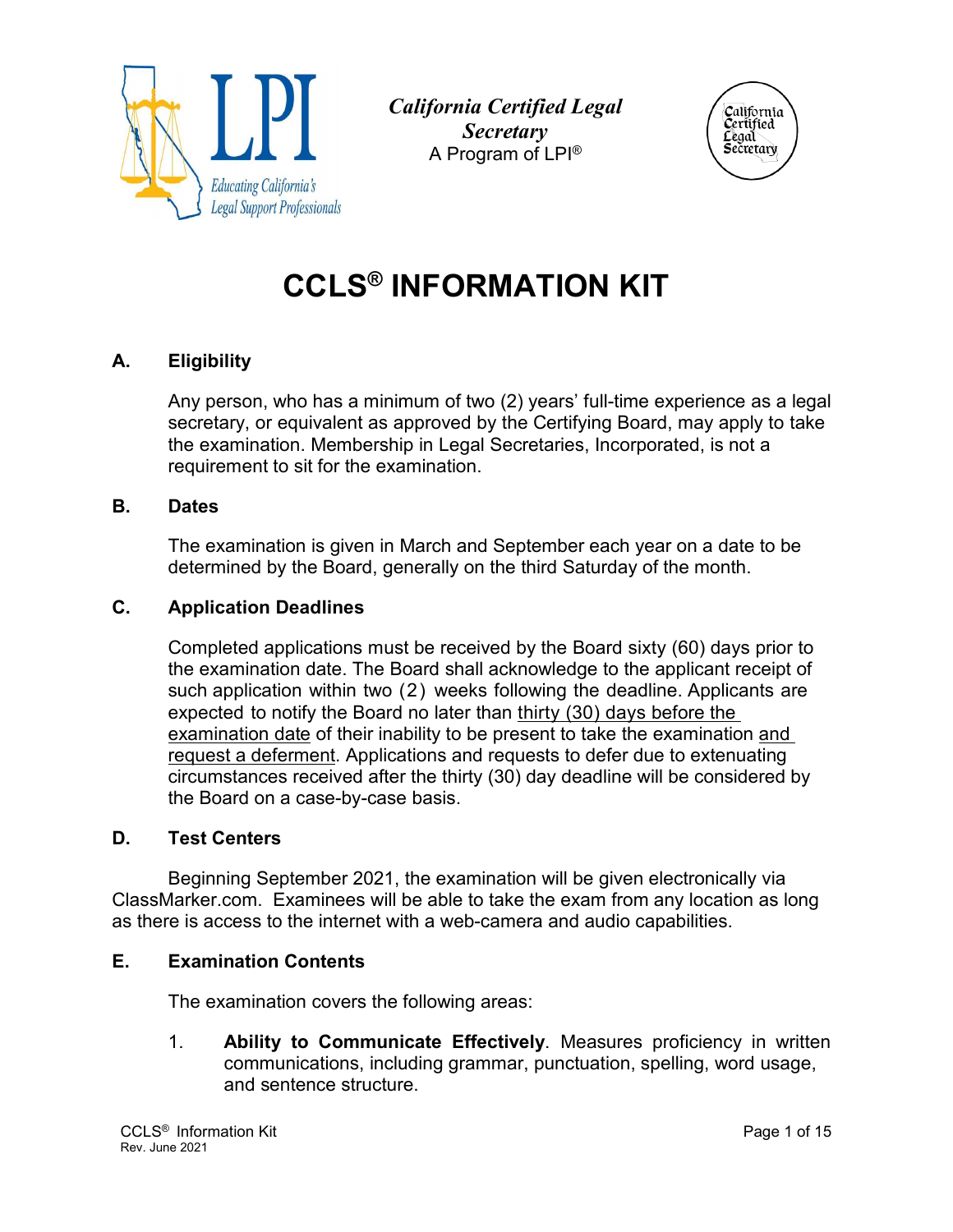- 2. **California Legal Procedures**. Tests California-specific legal practice and procedural knowledge relating to civil procedure/litigation, real estate, probate and estate planning, corporate law, and family law.
- 3. **Skills**. Tests ability to use legal knowledge effectively and readily in the execution or the performance of specific assignments, including those related to Judicial Council and other legal forms, and to perform accurate proofreading as required for the legal field. The fields of law that will be covered in Skills are family law, civil litigation, probate, corporations, and real estate.
- 4. **Legal Computations**. Tests knowledge of computations relating to litigation, real estate, probate and estate planning, corporation, and family law, as well as calendaring, court fees, and basic math skills and computations as used in a law office**.**
- 5. **Legal Terminology**. Measures knowledge and application of legal terms, California citations, proper abbreviations, and legal resources.
- 6. **Law Office Administration**. Measures knowledge of records control, including filing procedures, computer technology, techniques, personnel management, formatting of business and legal documents, and notary public procedures.
- 7. **Reasoning and Ethics**. Reasoning verifies the ability to evaluate facts and situations logically and to reach rational conclusions. Ethics tests understanding of accepted professional standards of conduct, including accounts management in a law office and notary public issues.

# **F. Partial Retakes**

- 1. To qualify for a partial retake of the examination (other than a retake of all seven (7) sections), a minimum of four (4) sections must be passed at one sitting of the examination. The remaining three (3) or fewer sections may be retaken upon submission of an application and payment of the retake fee. Partial retake applicants have up to six (6) consecutive regularly scheduled examination dates (three (3) years after the passing the minimum four (4) sections) to pass all of the remaining failed sections before the entire examination must be taken again. All failed sections must be retaken at the same time.
- 2. The deadline for submission of a retake examination application is sixty (60) days before the examination date, or the same as for the complete (full) examination application.
- 3. Retake applicants are expected to notify the Board at least thirty (30) days before the application deadline date of their inability to sit for the retake examination.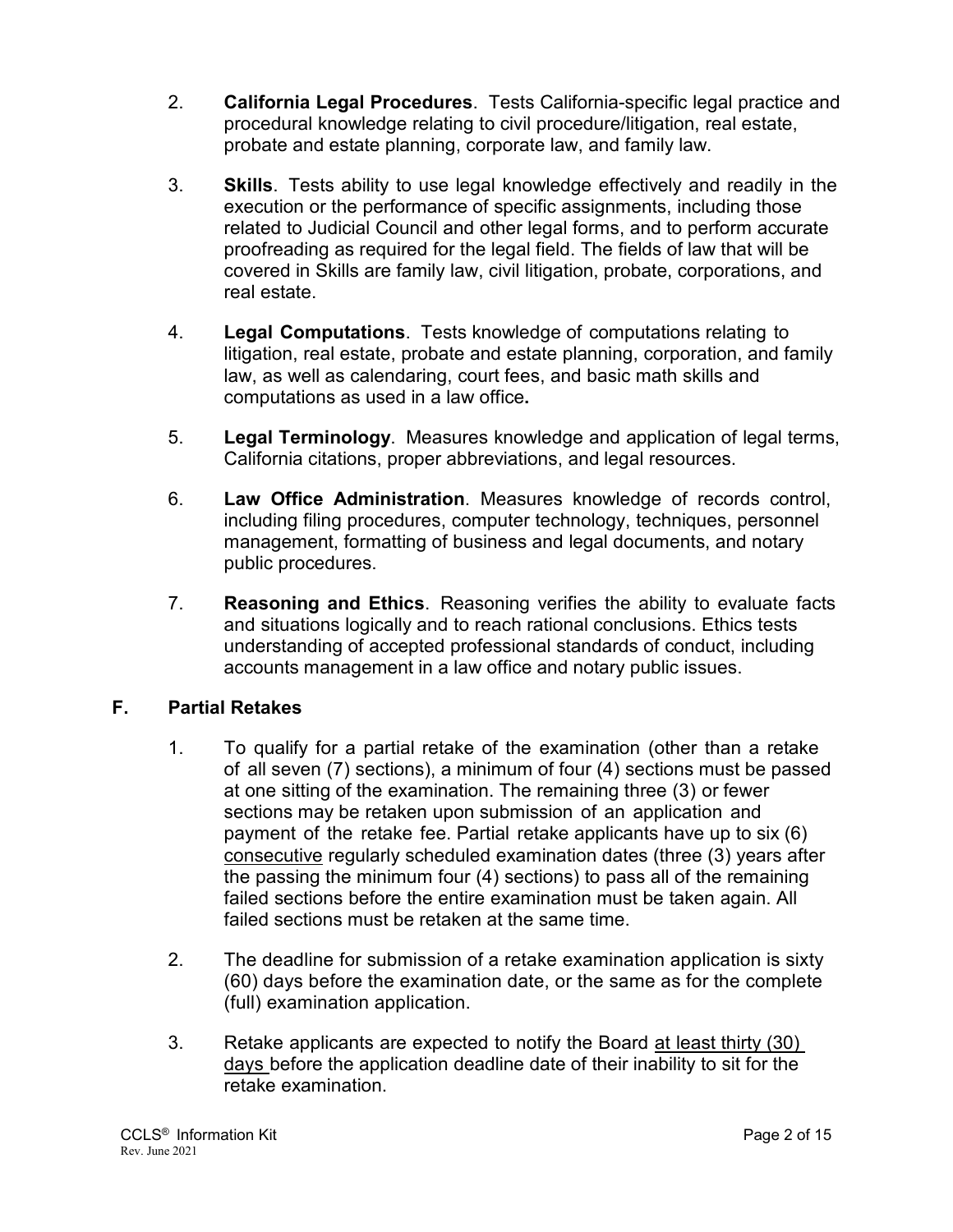#### **G. Fees**

The following fees have been adopted by the Board for LPI members and non- LPI members:

| Make checks payable to "LPI"  | <b>LPI MEMBERS</b> | <b>NON-LPI</b><br><b>MEMBERS</b> |
|-------------------------------|--------------------|----------------------------------|
| <b>Registration fee</b>       | \$25               | \$75                             |
| <b>Examination fee</b>        | \$100              | \$100                            |
| <b>Total Application fee:</b> | \$125              | \$175                            |
| <b>Partial Retake fee</b>     | \$60               | \$70                             |
| Deferral fee                  | 45                 | -45                              |

The appropriate fees, made payable to "LPI," must be paid each time the complete examination application or retake application is submitted. For instance, if the applicant fails to pass the minimum four sections, the complete application fee of \$125 or \$175, respectively, must be paid again if the applicant is to sit for the full examination. If the applicant is applying to retake one or more failed sections only, the retake fee of \$60 or \$70, respectively, must be paid in order to sit for the failed section(s). The requisite fees must accompany the application.

#### **H. Deferral and Late Fees**

If an applicant, after registering for the full examination or partial retake and paying the appropriate application fees, wishes to postpone taking the full examination or partial retake examination on the date stated in the application to the next examination date, the applicant must notify the Board no later than thirty (30) days before the examination date of their inability to be present to take the examination and request a deferment form, and then submit a completed deferral application and a \$45 deferral fee to the Board prior to the commencement of the full examination or partial retake examination the applicant was scheduled to take. The granting of a deferral by the Board will not in any case extend an applicant's time to pass all seven (7) sections of the examination beyond seven (7) consecutive regularly-scheduled examination dates. In every instance where an applicant fails to take any section of the examination for which the applicant is registered, and no deferral application and deferral fee are submitted prior to commencement of the examination, the applicant forfeits all fees previously paid.

Late applications may be accepted up to thirty (30) days prior to an examination date if submitted with a \$45 late fee in addition to the application fees, *if space is available*. Applications and requests to defer due to extenuating circumstances received after the thirty (30) day deadline will be considered by the Board on a case-by-case basis.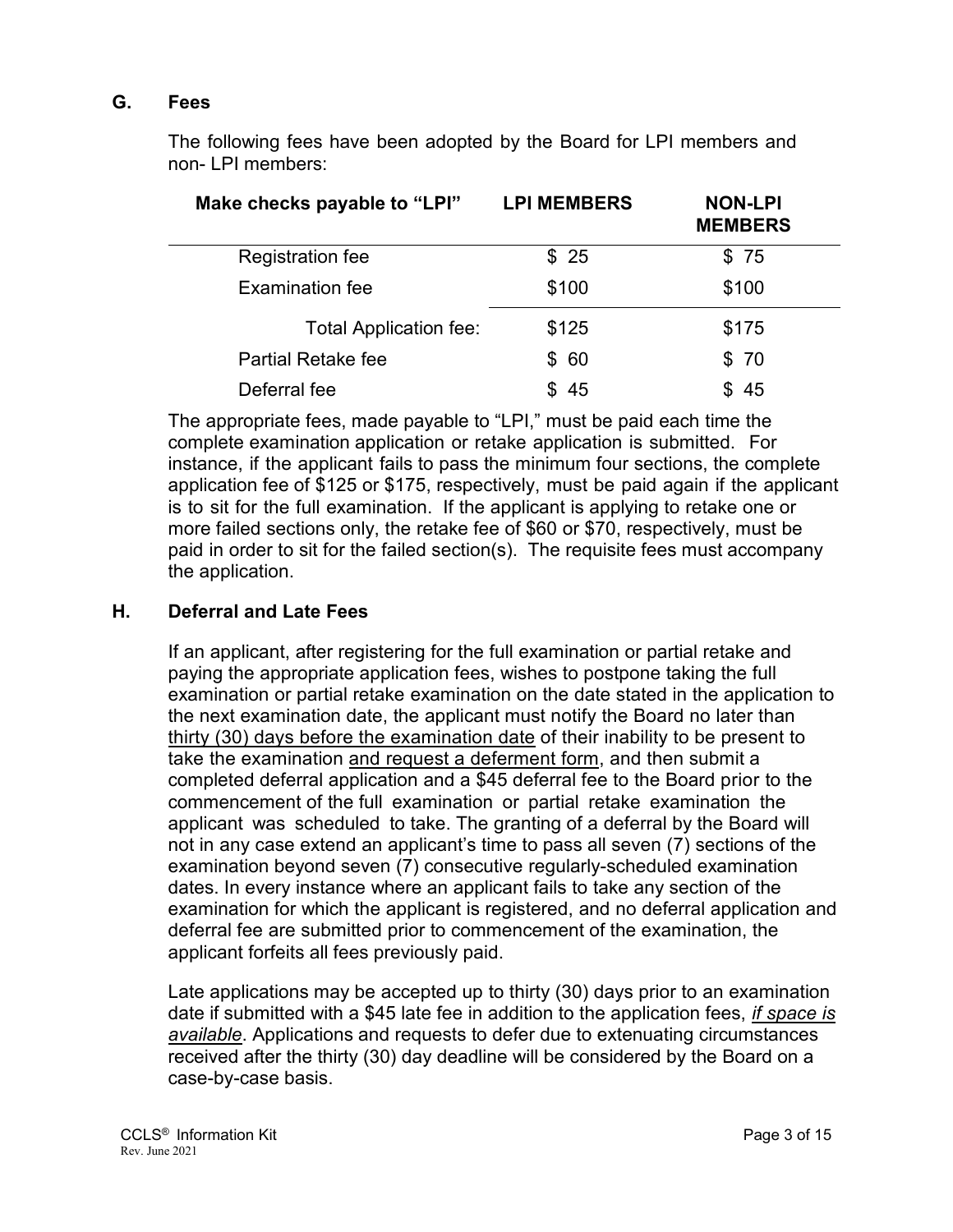#### **I. Refunds**

Refunds of the examination fee will be made if requested prior to sixty (60) days before the examination. Refunds after that time will be made for emergency reasons only. The registration fee is non-refundable.

#### **J. Scoring**

A candidate may pass the examination in two ways: (1) if the overall score (the combined score for all seven (7) sections) is seventy-five percent (75%) or better, or (2) if each individual section is passed with a score of seventy percent (70%) or better (retakes allowed if four (4) or more sections passed at one sitting).

Time Limit: All seven (7) sections must be passed within seven (7) consecutive, regularly-scheduled examination dates.

#### **K. Grading/Mailing Results**

The examination will be graded within six (6) weeks of the test date and the results electronically mailed to the candidates.

#### **L. Reference Materials**

The Board has adopted and utilizes the following sources in determining the correct answers for the examination. The Board reserves its right to augment B

#### 1. **Ability to Communicate Effectively**

(1) Bryan A. Garner, *The Redbook: A Manual on Legal Style*, 4<sup>th</sup> ed., West Academic [ISBN 978-1-64242-100-2].

#### 2. **California Legal Procedure**

- (1) *LPI Legal Professional's Handbook*, current edition, The Rutter Group, (800) 747-3161.
- (2) *LPI Law Office Procedures Manual*, current edition, The Rutter Group, (800) 747-3161.
- (3) Edward W. Jessen, *California Style Manual*, 4th ed. **[for citations only]**, West Group, (800) 328-4880 [ISBN 0-314-2330-9].

#### 3. **Reasoning and Ethics**

(1) Angela Schneeman, *Pocket Guide to Legal Ethics*, 1st ed., Cengage Learning [ISBN 1-4180-5378-3].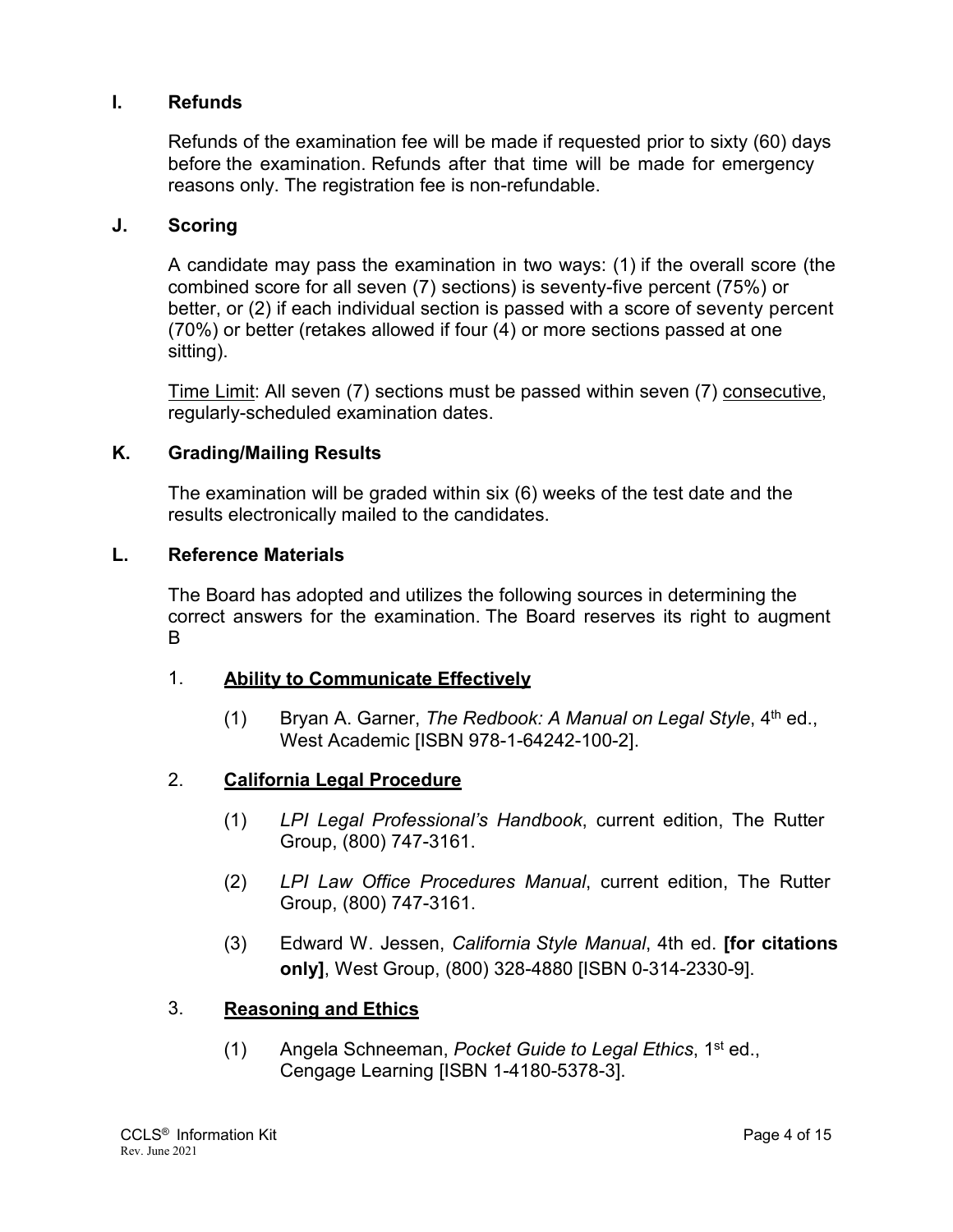- (2) California Business & Professions Code Div. 3 Professions and Vocations Generally, Ch. 4 - Attorneys (Bus. & Prof. Code §§ 6000 et seq.), also referred to as "The State Bar Act." http://rules.calbar.ca.gov/SelectedLegalAuthority/TheStateBarAct.a spx
- (3) California Code of Civil Procedure, Part 4. Miscellaneous Provisions, Sections 1855-2094. http://leginfo.legislature.ca.gov/faces/codesTOCSelected.xhtml?toc Code=CCP&tocTitle=+Code+of+Civil+Procedure+-+CCP
- (4) California Rules of Professional Conduct, Chapters 1 through 5 http://rules.calbar.ca.gov/Rules/RulesofProfessionalConduct.aspx
- (5) Alex Padilla, *Secretary of State, Notary Public Handbook*. http://www.sos.ca.gov/notary/handbook/

# 4. **Law Office Administration**

- (1) Bryan A. Garner, *The Redbook: A Manual on Legal Style*, 4th ed., West Academic [ISBN 978-1-64242-100-2].
- (2) Mark L. Chambers, *PCs All-In-One Desk Reference for Dummies*, most current edition (Parts 1 through 3)
- (3) *LPI Law Office Procedures Manual*, current edition, The Rutter Group, (800) 747-3161.
- (4) Angela Schneeman, *Pocket Guide to Legal Ethics*, 1st ed., Cengage Learning [ISBN 1-4180-5378-3]
- (5) Alex Padilla, *Secretary of State, Notary Public Handbook.* http://www.sos.ca.gov/notary/handbook/
- (6) ARMA 12 Rules for Alphabetic Filing

#### 5. **Legal Computations**

- (1) *LPI Legal Professional's Handbook*, current edition, The Rutter Group, (800) 747-3161.
- (2) *LPI Law Office Procedures Manual*, current edition, The Rutter Group, (800) 747-3161.
- (3) California Rules of Court, Title Two. http://www.courts.ca.gov/rules.htm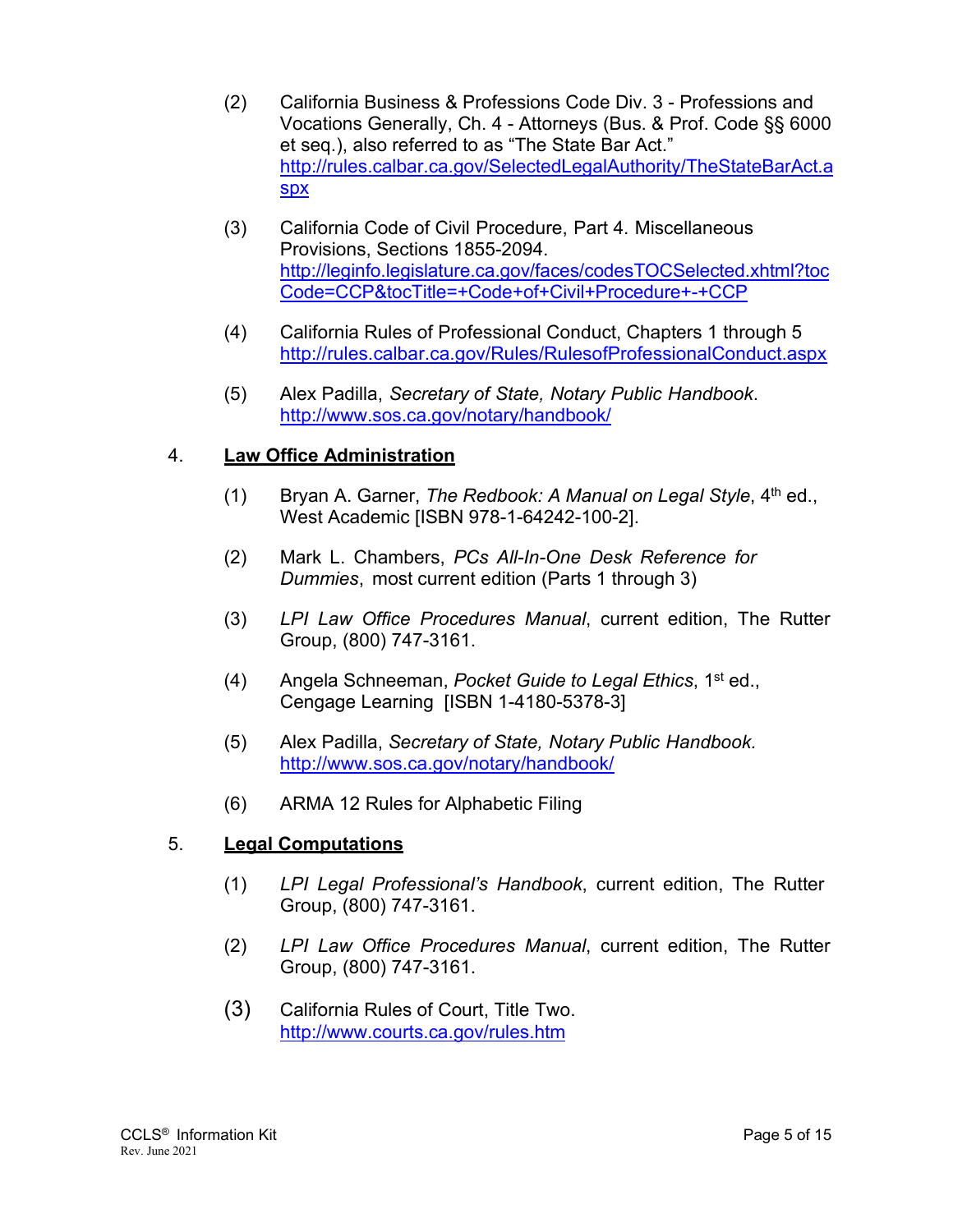# 6. **Legal Terminology**

- (1) *LPI Legal Professional's Handbook*, current edition, The Rutter Group, (800) 747-3161.
- (2) *LPI Law Office Procedures Manual*, current edition, The Rutter Group, (800) 747-3161.
- (3) Edward W. Jessen, *California Style Manual*, 4th ed., West Group, (800) 328-4880 [ISBN 0-314-2330-9]
- (4) A legal dictionary such as *Black's* or *Barron's Law Dictionary* by Gifis.

# 7. **Skills**

- (1) *LPI Legal Professional's Handbook*, current edition, The Rutter Group, (800) 747-3161.
- (2) *LPI Law Office Procedures Manual*, current edition, The Rutter Group, (800) 747-3161.
- (3) Edward W. Jessen, *California Style Manual* , 4th ed., West Group, (800) 328-4880 [ISBN 0-314-2330-9]

# 8. **All Sections Utilize the Following:**

- (1) CCLS Study Kit, Legal Secretaries, Incorporated, (800) 281-2188. www.LPI.org
- (2) California Rules of Court. http://www.courts.ca.gov/rules.htm
- (3) Judicial Council forms. http://www.courts.ca.gov/forms.htm
- (4) A legal dictionary such as *Black's* or *Barron's Law Dictionary* by Gifis (for assistance with terms found in the LOPM and LPH).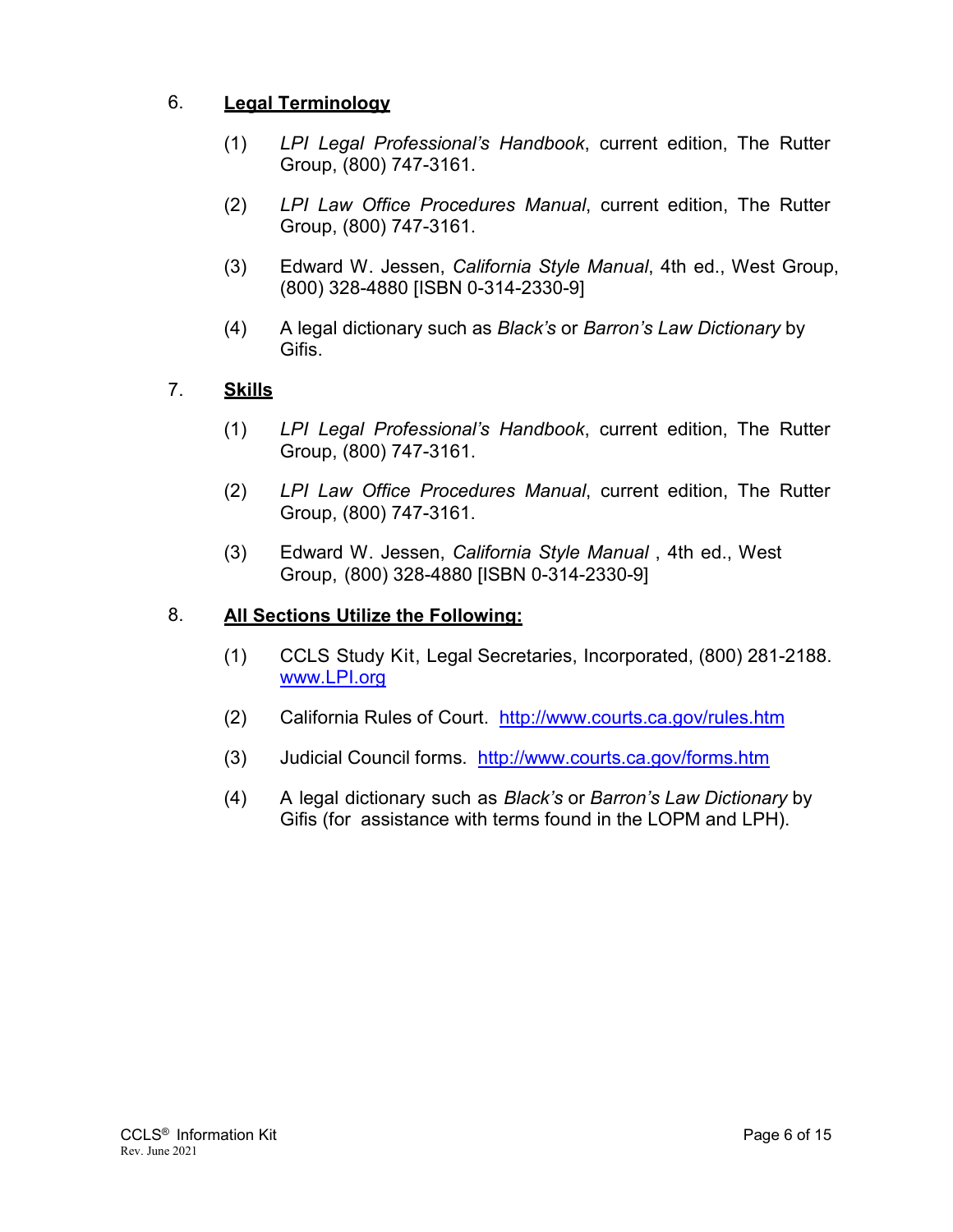#### **SAMPLE TEST QUESTIONS**

#### **Ability to Communicate Effectively**

- **Directions**: From the following sentence pairs, select the one with correct punctuation. Assume that all other elements of the sentence are correct and cannot be changed. Darken the bubble corresponding to the letter on your answer sheet.
- 1. [A] Will you please file this document by noon today.
	- [B] We too may be able to take advantage of the offer.
- **Directions**: Look at the following divided words or phrases. Mark the letter of the word or phrase that has been correctly divided. A (/) indicates the division of a phrase. A (-) indicates the division of a word.
- 2. [A] Recrea-tion
	- [B] Recre-ation
- **Directions**: Review the following sentences. Some may contain errors in punctuation, grammar, and capitalization. If the sentence is correct, darken the "A" bubble on your answer sheet; if the sentence is incorrect, darken the "B" bubble on your answer sheet.
- 3. Mr. and Mrs. Morris' plane tickets were held at the airline's customer service counter.
- **Directions**: Review each of the following sentences for spelling. If all the words in the sentence are spelled correctly, darken the "A" bubble. If any word is misspelled, darken the "B" bubble.
- 4. Every attorney has their own idiosyncrasy when it comes to questioning witnesses.

**Directions**: From the following pairs of words, choose which word is spelled correctly.

- 5. [A] sargeant
	- [B] sergeant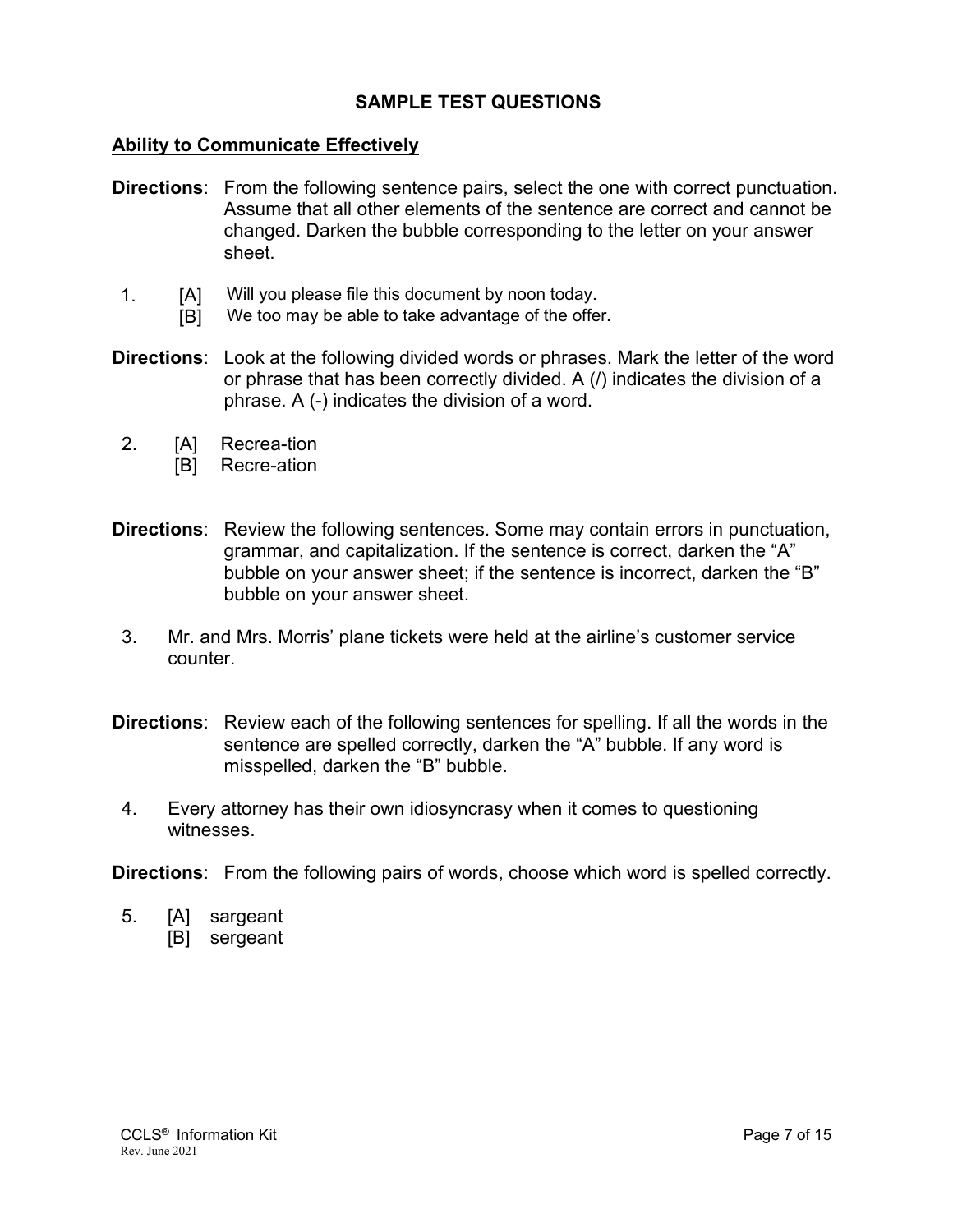**Directions**: Review the following word groups for correct spelling. Choose the incorrectly spelled word.

6. surreptitious mischevious perseverance souvenir

**Directions**: Review the following sentences. Select the correct word by darkening the letter of the correct word on the answer sheet.

- 7. [A] Who [B] Whom shall I say is calling?
- **Directions**: Review the following sentences. Select the correct word form by darkening the corresponding letter on the answer sheet.
- 8. The attorney asked for [A] up to date [B] up-to-date medical records, including billing information.
- **Directions**: Review the following sentences for correct number usage. If the sentence is correct as written, darken the "A" bubble. If the sentence is incorrect, darken the "B" bubble.
- 9. Last year we collected \$32,567,500 in revenues; so far this year, we have collected \$20 million.

#### **California Legal Procedures**

**Directions**: Read each question carefully and select the answer that is the most correct. Using the pencil and the answer sheet provided, completely darken the bubble corresponding to your answer.

1. When a summons and complaint is accomplished by mail service on a person outside California, the responding party has days from the date of mailing to respond to the summons and complaint.

| [A] | 10 |
|-----|----|
| [B] | 20 |
| [C] | 30 |
| [D] | 40 |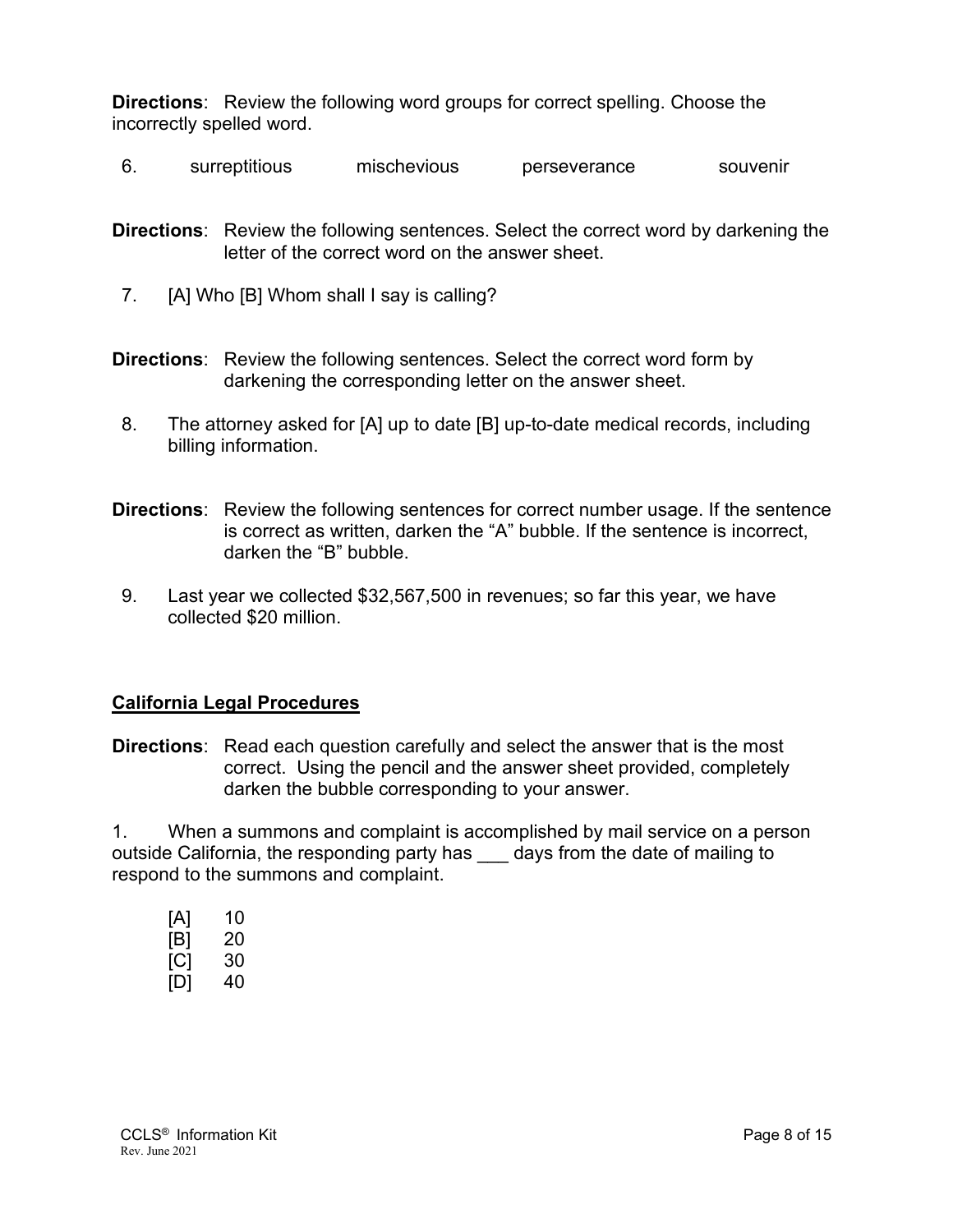**Directions:** Read each statement carefully and decide whether it is true or false. On the answer sheet provided, darken the bubble **A** if it is TRUE and **B** if it is FALSE.

2. The procedures for obtaining discovery in family law matters are the same as in general civil procedures.

- [A] True
- [B] False

# **Reasoning and Ethics**

**Directions**: Read each statement carefully and decide whether it is true or false. On the answer sheet provided, darken the bubble **A** if it is TRUE and **B** if it is FALSE.

1. The duty of confidentiality continues after the client/lawyer relationship has terminated and even after the client's death.

- [A] True
- [B] False
- **Directions**: Read each question carefully and select the answer that is most correct. Using the No. 2 pencil and the answer sheet provided, completely darken the bubble corresponding to your answer.

2. The opposing side in a transaction sends your office the stock certificates your client purchased in the deal. You open the package containing the certificates. What duties does your law office have?

- [A] Notify the client to pay any charges associated with the stock certificates.
- [B] Send the certificates to the client.
- [C] Identify and label the securities upon receipt, and place them in a safe deposit box or other place for safekeeping as soon as possible.
- [D] Maintain the records for a year.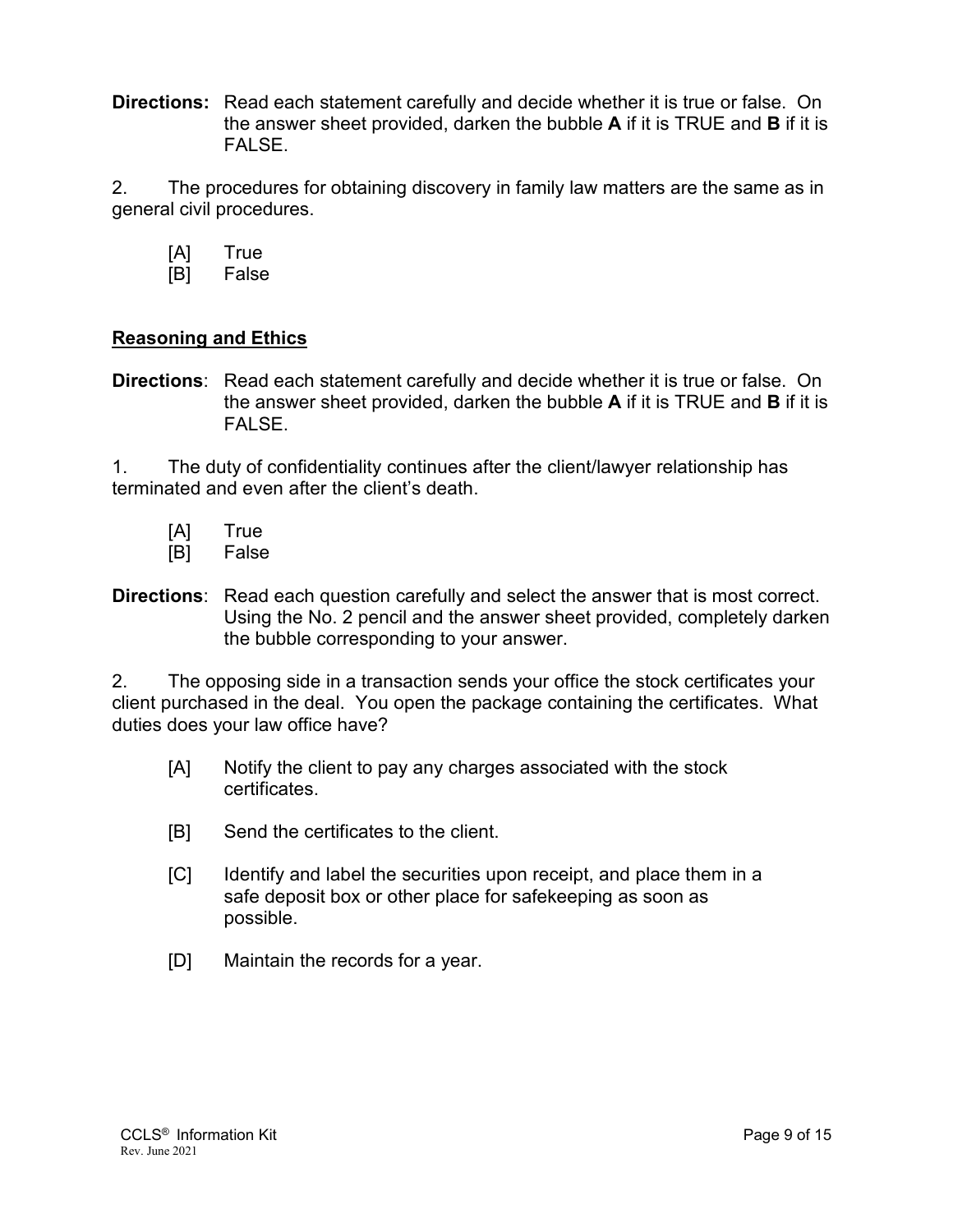**Directions**: Read each question carefully and select the answer that is most correct. Using the No. 2 pencil and the answer sheet provided, completely darken the bubble corresponding to your answer.

3. In order to provide some protection to the public, California law requires every notary public to file an official bond in the amount of:

- [A] \$10,000
- [B] \$15,000
- [C] \$20,000

**Directions**: Read each situation carefully and select the option that is most correct. Using the No. 2 pencil and the answer sheet provided, completely darken the bubble corresponding to your answer.

4. You often tell your husband about the estates with which you are involved at work. You believe that so long as you don't tell your husband the names (you refer to the cases as "Mr. A's estate" or "Ms. B's will") you have not divulged any secrets. Which option describes your action?

- [A] A legal secretary would show initiative and good judgment doing this.
- [B] It would be in appropriate for legal secretary to do this.
- [C] It would be unethical for a legal secretary to do this.

# **Law Office Administration**

- **Directions**: Read each question carefully and select the answer which is the most correct. Using the pencil and the answer sheet provided, completely darken the bubble corresponding to your answer.
- 1. The margins of each page filed with the Superior Courts must be a minimum of from the left margin and from the right margin.
	- [A] 1 inch and 1 inch
	- [B] 1 inch and 1.5 inches
	- [C] 1 inch and .5 inch
	- [D] .5 inch and .5 inch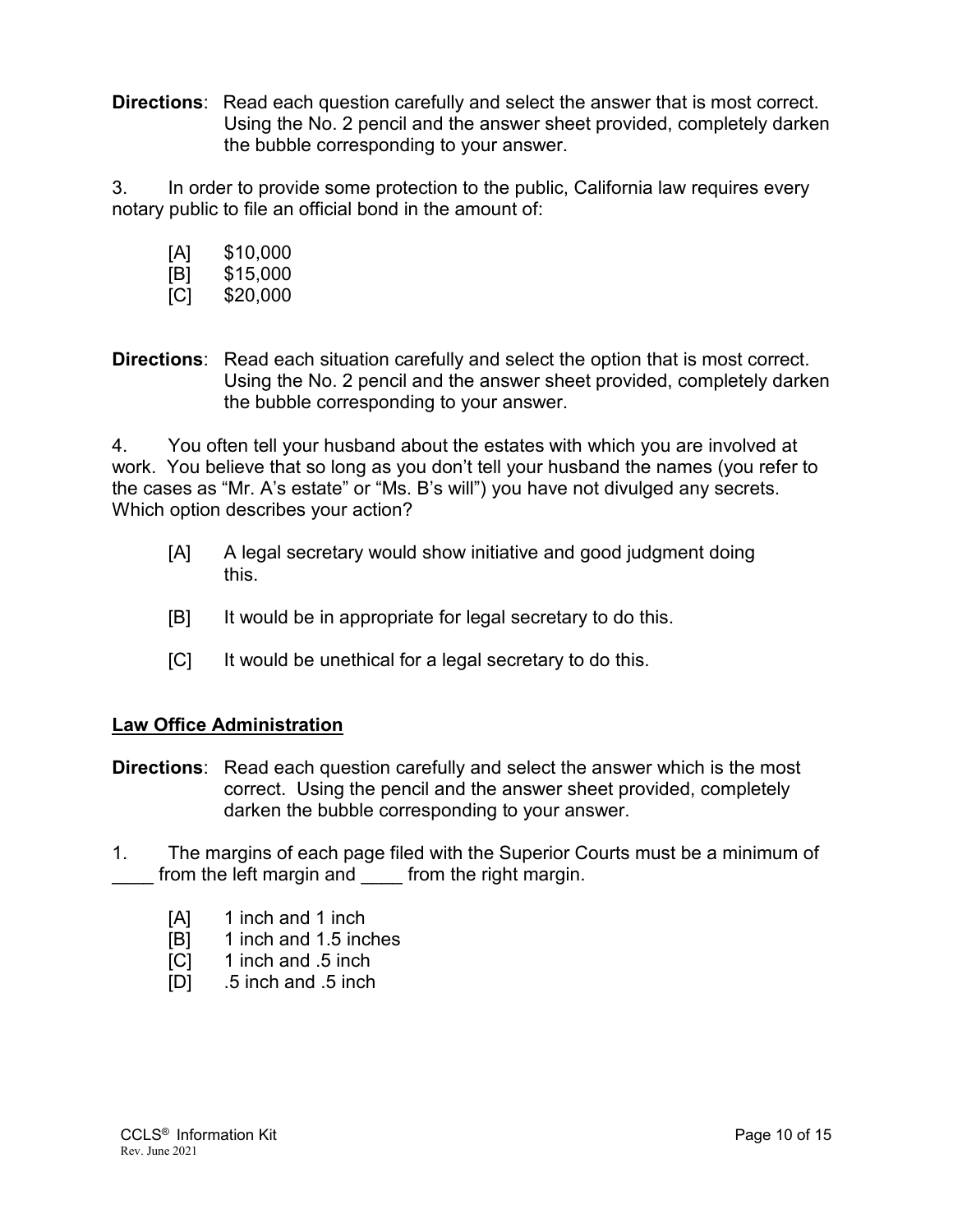2. Which of the following is not required on a proof of service by mail sent with the document being served?

- [A] Signature of the person serving
- [B] Manner of deposit in the mail
- [C] Address of person serving document
- [D] Statement that person serving documents is over 18 years of age
- **Directions**: Read each statement carefully and decide whether it is true or false. On the answer sheet provided, darken the bubble **A** if it is TRUE and **B** if it is **FALSE**
- 3. When filing, a single letter comes before a name that begins with the same letter.
	- [A] True
	- [B] False

#### **Legal Computations**

- **Directions**: Read each question carefully and choose the answer which is most correct. Darken the bubble corresponding to the letter on your answer sheet.
- 1. In probate matters, the original will and any codicils are lodged with the court with days after having knowledge of death of testator?
	- [A] 10 [B] 20 [C] 30 [D] 6 0

2. A settlement has been reached in which four defendants will share the burden of paying the award. Plaintiff was awarded \$480,000. Defendant A is responsible for 40 percent of the total award. Defendant B, a subsidiary of Defendant A, has been assigned 5 percent of Defendant A's burden. Defendant C will pay 55 percent of the total, while Defendant D will pay the remaining 5 percent of the total award.

Defendant B will pay:

- [A] \$19,200
- [B] \$192,000
- [C] \$9,600
- [D] \$96,000
- 3. Defendant A will pay: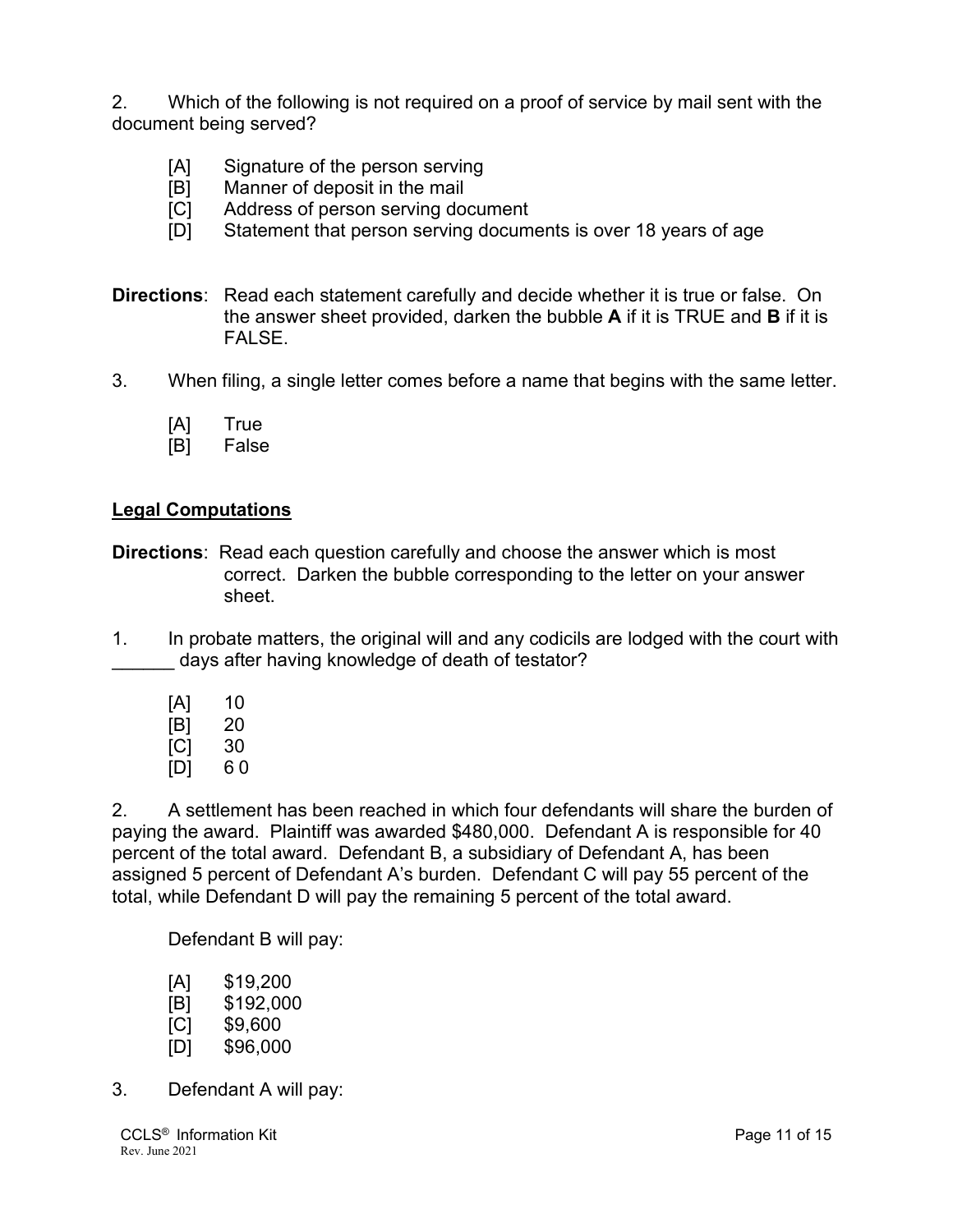| [A] | \$192,000 |
|-----|-----------|
| [B] | \$182,400 |
| [C] | \$216,000 |
| [D] | \$168,000 |

4. As part of the above award, payments were to be made within 30 days. Late payments would accrue interest at the rate of 12% per year. Defendant C did not pay their portion of the award for 90 days. What is the total amount that Defendant C will have to pay, including principal and interest? Note: the court requires interest to be calculated using 360 days in a year.

- [A] \$266,640
- [B] \$264,000
- [C] \$295,680
- [D] \$269,280

# **Legal Terminology**

- **Directions:** Read each question carefully, and select the answer that is most correct. Using the No. 2 pencil and the answer sheet provided, completely darken the bubble of your answer.
- 1. Maine

 $\mathcal{L}_\text{max}$  and  $\mathcal{L}_\text{max}$ 

- [A] Ma.
- [B] Me.
- [C] ME
- [D] None of the above.
- 2. To compensate or reimburse a person who has suffered a loss is to
	- [A] infringe
	- [B] inflict
	- [C] indemnify
	- [D] indict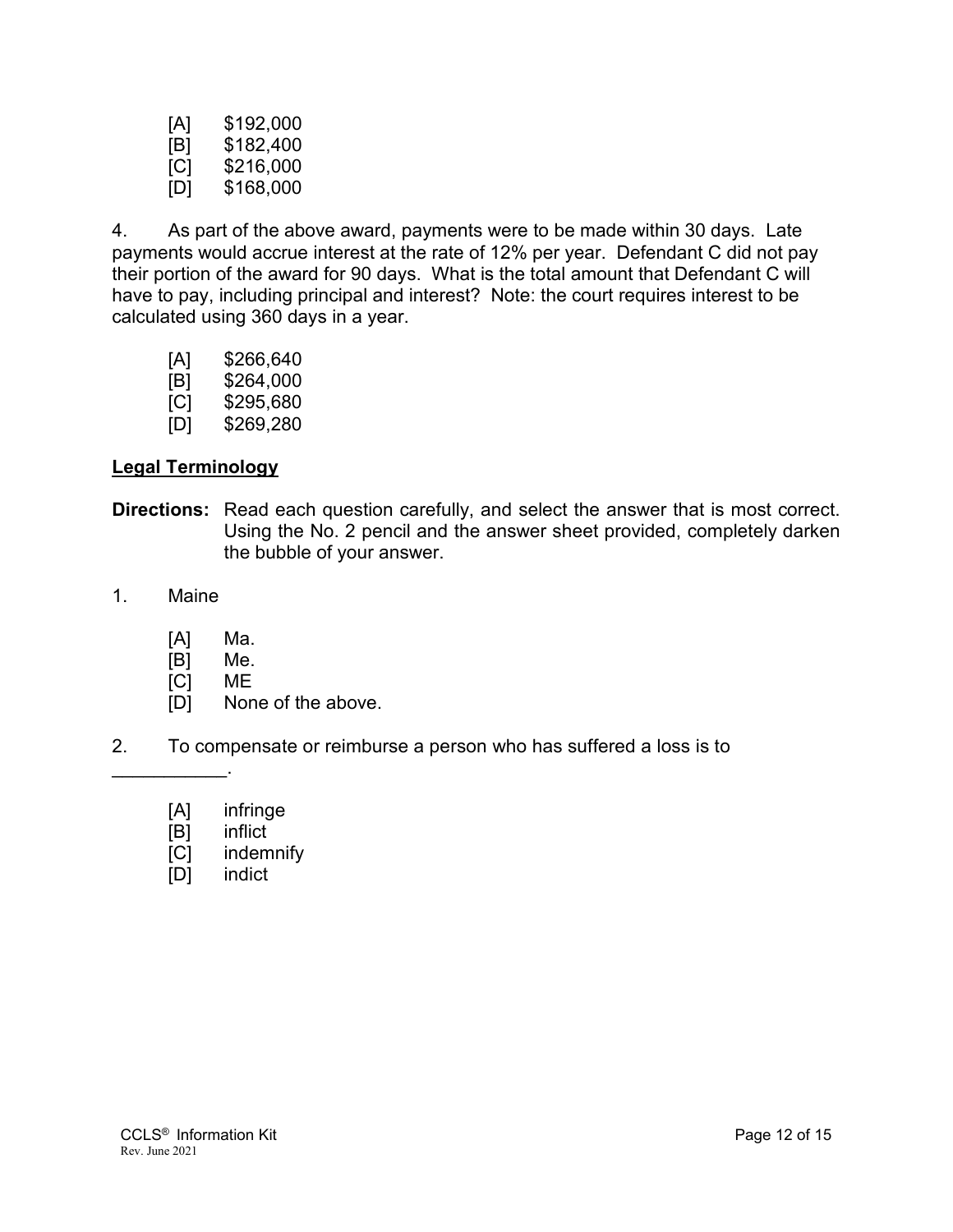- **Directions:** Read each statement carefully and decide whether it is true or false. On the answer sheet provided, darken the bubble **A** if it is TRUE and **B** if it is FALSE.
- 3. A demurrer is a formal objection to a pleading.
	- [A] True
	- [B] False
- **Directions:** Read across the columns. Answers are identified at the top of each column with the letters "**A**" through **"C**." Locate the correct abbreviation in each line.

| <b>Government Code</b> | (Gov. Code) | (G.C.) | (Gov't. C.) |
|------------------------|-------------|--------|-------------|

#### **Skills**

**Directions:** You will be given a package including a memo, case profile and Judicial Council forms, in different fields of the law practice. The memos will provide specific instructions to the legal secretary from the attorney. You will be directed to prepare documents for the attorney according to the memo. In reality, there will be three options of the various documents and you will be asked to select the one-most correct version of each page. Proofreading is an important element of this section.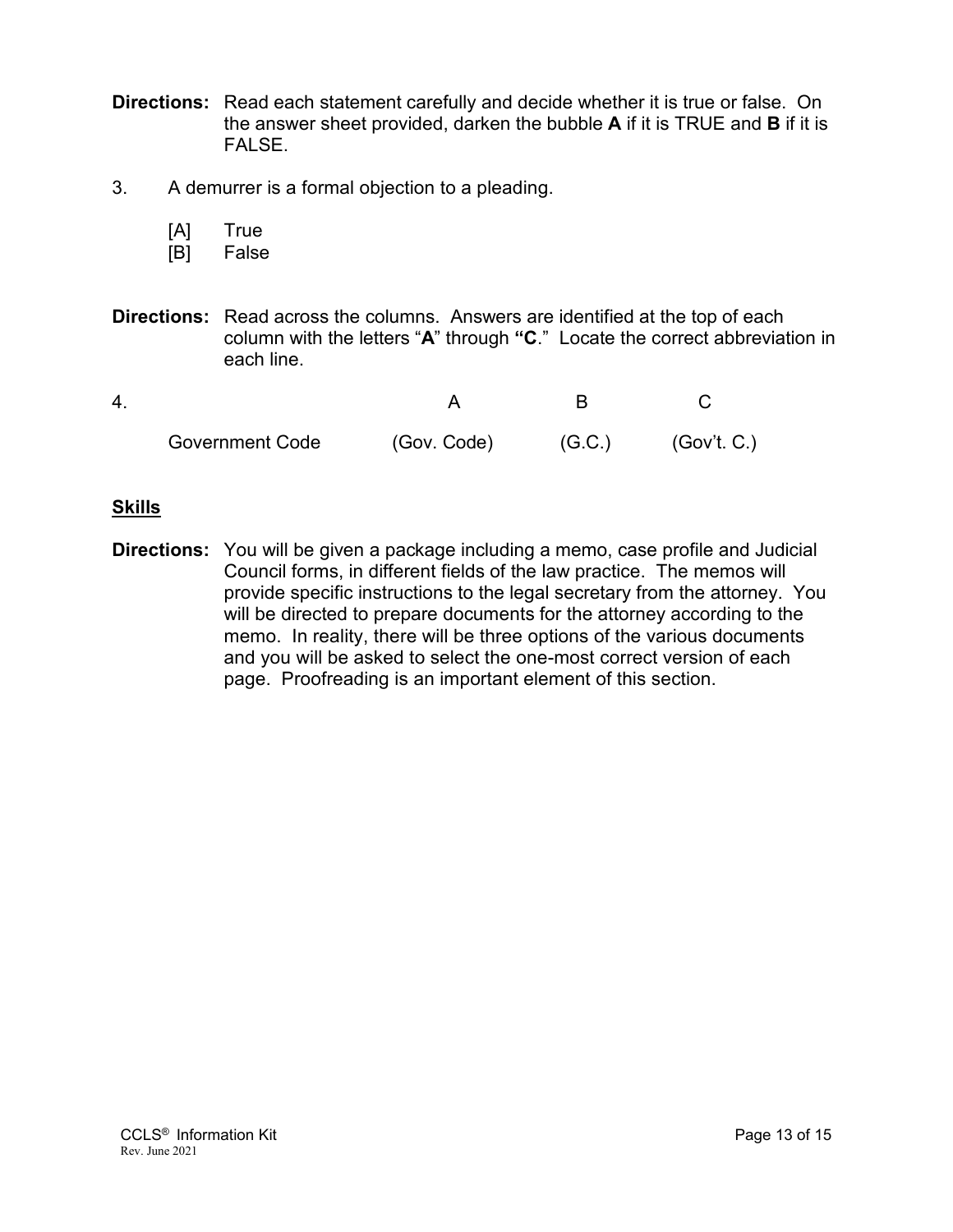# **ANSWERS TO SAMPLE TEST QUESTIONS**

| <b>Ability to Communicate Effectively</b> |                               |                                                                                             |  |
|-------------------------------------------|-------------------------------|---------------------------------------------------------------------------------------------|--|
| No.                                       | Answer                        | Authority                                                                                   |  |
| 1.                                        | B                             | The Redbook: A Manual on Legal Style, 4th Ed., Section 1.63                                 |  |
| $\overline{2}$ .                          | B                             | The Redbook: A Manual on Legal Style, 4th Ed., Section 1.64                                 |  |
| $\overline{3}$ .                          | B                             | The Redbook: A Manual on Legal Style, 4th Ed., Section 7.12                                 |  |
| $\overline{4}$                            | A                             | The Redbook: A Manual on Legal Style, 4th Ed., Section 11.10                                |  |
| $\overline{5}$                            | B                             | The Redbook: A Manual on Legal Style, 4th Ed., Section 7.27                                 |  |
| $\overline{6}$ .                          | B                             | The Redbook: A Manual on Legal Style, 4th Ed., Section 7.27                                 |  |
| $\overline{7}$ .                          | A                             | The Redbook: A Manual on Legal Style, 4th Ed., Section 11.12                                |  |
| $\overline{8}$ .                          | B                             | The Redbook: A Manual on Legal Style, 4th Ed., Section 1.62                                 |  |
| 9.                                        | A                             | The Redbook: A Manual on Legal Style, 4th Ed., Section 5.9                                  |  |
| <b>California Legal Procedures</b>        |                               |                                                                                             |  |
| No.                                       | Answer                        | Authority                                                                                   |  |
| 1.                                        | D                             | LPI Law Office Procedures Manual, Ch. B, Sec. V (A)(5), (B-<br>28); Code Civ. Proc. §415.40 |  |
| 2.                                        | A                             | LPI Law Office Procedures Manual, Ch. H, Sec. II, (E)(2), (H-<br>18)                        |  |
|                                           | <b>Reasoning &amp; Ethics</b> |                                                                                             |  |
| No.                                       | Answer                        | Authority                                                                                   |  |
| 1.                                        | A                             | Pocket Guide to Legal Ethics, Ch. 5                                                         |  |
| $\overline{2}$ .                          | C                             | California Rules of Professional Conduct, Rule 4-100                                        |  |
| $\overline{3}$ .                          | $\mathsf B$                   | Secretary of State, Notary Public Handbook                                                  |  |
| 4.                                        | $\overline{C}$                | California Rules of Professional Conduct, Rule 3-100                                        |  |
|                                           |                               |                                                                                             |  |
| <b>Law Office Administration</b>          |                               |                                                                                             |  |
| No.                                       | Answer                        | Authority                                                                                   |  |
| $\mathbf 1$ .                             | С                             | LPI Law Office Procedures Manual, N-11; California Rules of                                 |  |
|                                           |                               | Court, rule 2.107                                                                           |  |
| 2.                                        | A                             | LPI Law Office Procedures Manual, N-16                                                      |  |
| $\overline{3}$ .                          | A                             | ARMA 12 Rules of Alphabetic Filing                                                          |  |